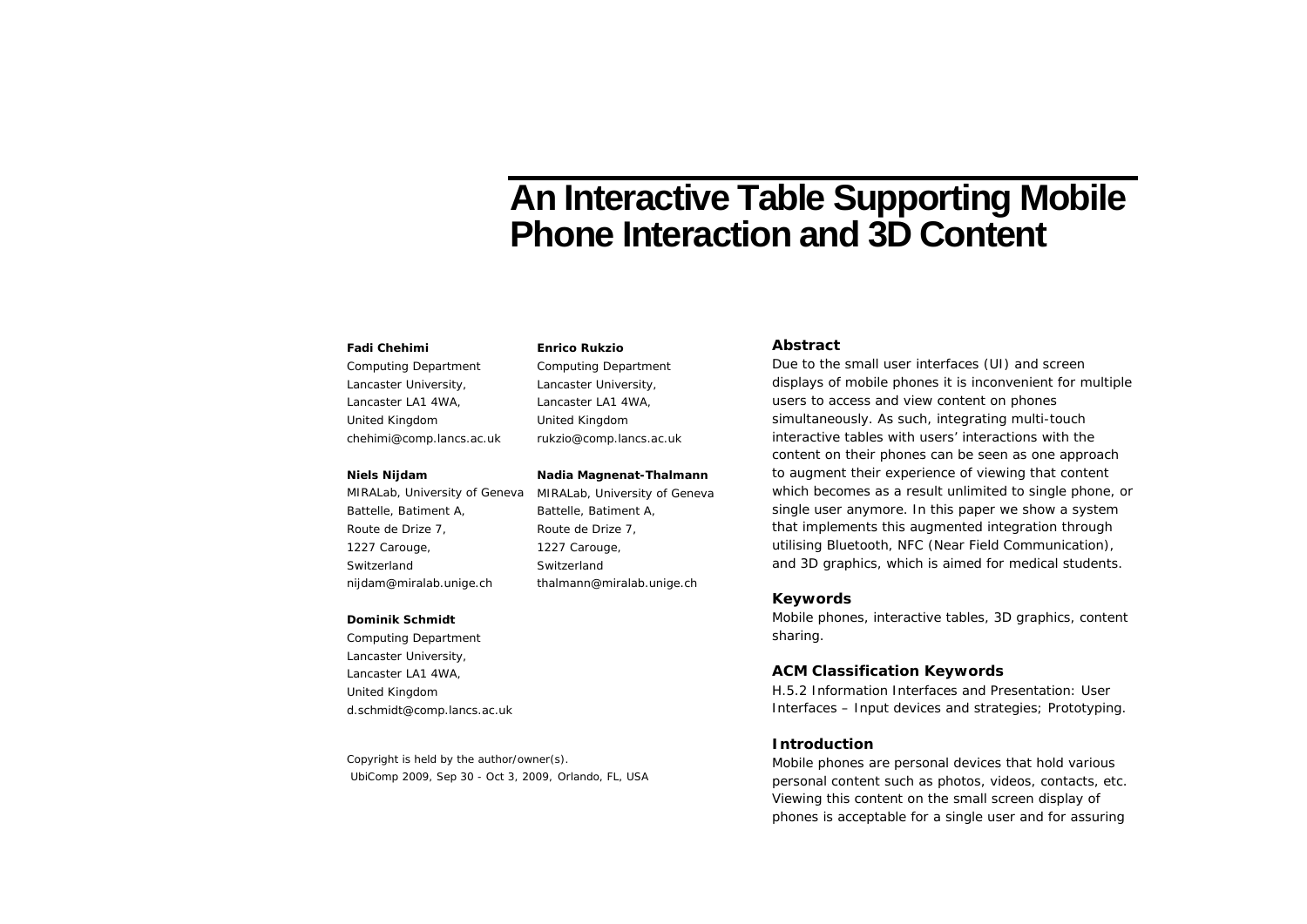the privacy of browsing. However, when it comes to sharing the viewing with other users simultaneously, the limited phone UI and display fail to deliver acceptable user experiences as those in single-user scenarios. The small screen allows for two or three users to have a clear view of the displayed material without the hassle experienced when trying to locate and move more viewers around the phone to have direct line-of-sight to its screen.

Several approaches and technologies have emerged to overcome this over-the-shoulder form of interaction. The most noticeable is the use of projectors, whether built-in or externally attached, to allow the projection of content onto any surface [2], allowing thus a multi-user access. Another solution relies on pairing the phone with a public display to present the content to be shared [1]. Both applications however encounter the limitation of having only one user in control of the interaction with the displayed content.

A more conceivable approach is based on integrating the mobile phone with a multi-touch interactive table [3] which receives the content from the phone and lays it on the surface for multiple users to view and interact with; hence, removing the burden of the limited access. The research conducted here focuses on this integration and it utilises Bluetooth, NFC, 3D content and 3D manipulation to facilitate it for a group learning interactive experience in the medical domain.

The next section gives an overview of the system presented in this paper followed by a discussion of its implementation. After that the experiments conducted on the system and the possible future work are both covered before we draw our conclusion.

# **System Rationale**

The system presented here demonstrates how mobile phones and interactive tables can cooperatively work together for more collaborative interaction experience for medical students with medical content on their phones. Unlike most existing systems, it manipulates 3D content rather than 2D ones. The student basically carries this content on her phone and shares it with others over the table to promote a group discussion. She does so by touching an NFC tag on the table with her NFC-enabled phone to identify the Bluetooth address of the server to connect to. Once identified and connected the server receives and displays the transmitted 3D content on the surface of the table, as demonstrated in figure 1. Here a detailed anatomical model of the upper leg muscle and bone construction segmented from MRI scan data has been used. Students are capable then of manipulating the model and its components through different 2D gestures on the table. They can move, rotate, zoom in/out, enable/disable its parts, and change their transparency.



**figure 1.** Overall work flow of the system.

The OSG (Open Scene Graph) graphics library has been used to implement the viewer that renders these 3D models and facilitates its manipulations. This library handles windows-based single-input events through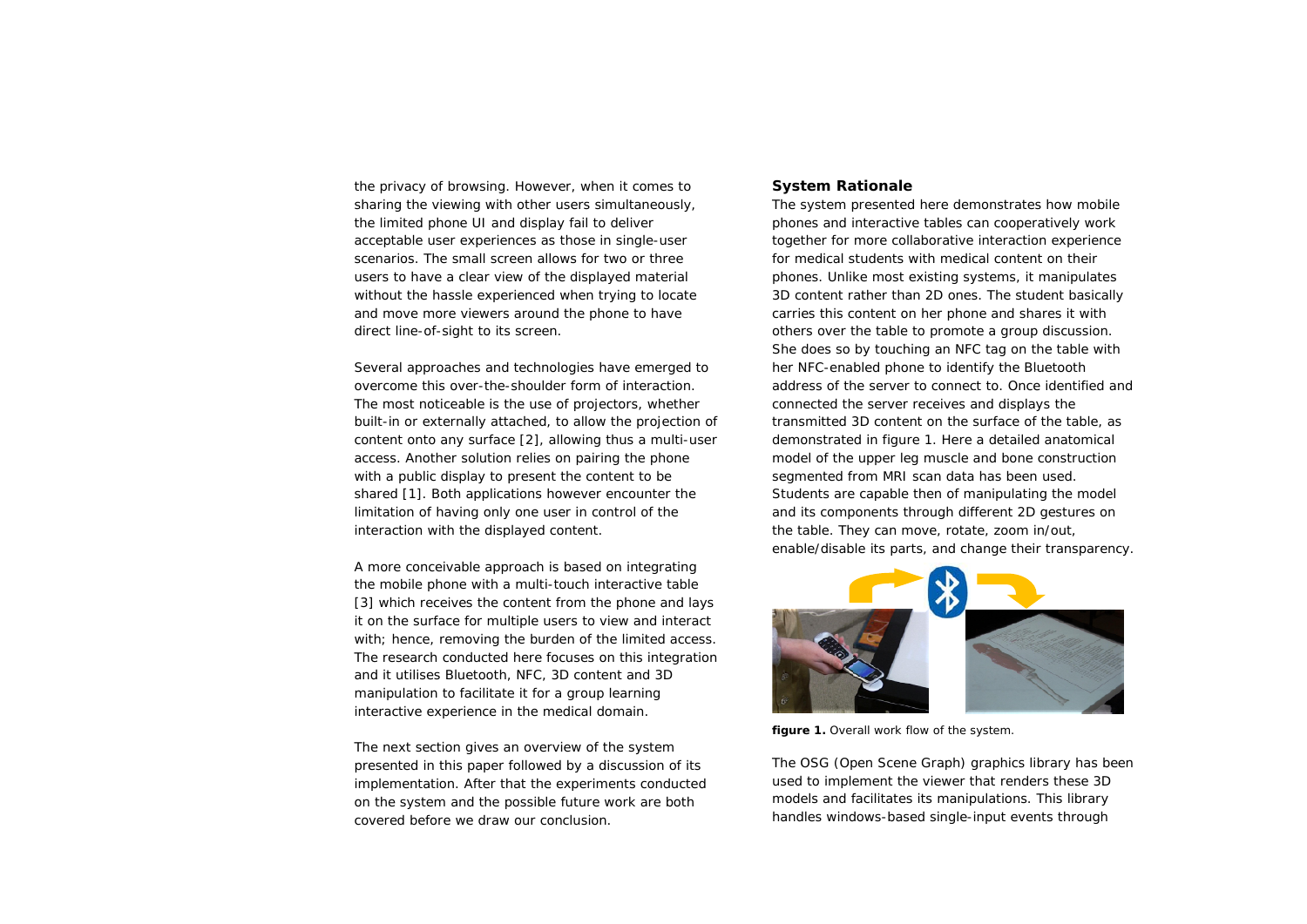one mouse pointer. It cannot handle multiple input pointers and this is not useful when it comes to interacting with multi-touch tables. This limitation has been resolved here through the use of the TUIO [4] open-source framework as shall be detailed next.

## **Implementation**

In this section we illustrate how the three components of the system, interactive tables, mobile phones and 3D graphics, have been implemented to deliver the integrated interactive experience for medical students.

## *Interactive Table*

The integral component of the system is the multitouch interactive table which is basically a composition of various technologies (infrared light, infrared camera, and projector) integrated together in one box and coordinated through computer-vision software [6].





a. Moving  $-$  five fingers b. Rotating  $-$  four fingers





**figure 2.** The different interaction forms with the table.

The table uses the Windows operating system and inherently supports single-pointer events. Many solutions have been introduced to overcome this limitation and the TUIO framework is one example. It defines a protocol and an API for tangible multi-touch interfaces which have been integrated into OSG to translate multiple touches on the table surface to corresponding single-pointer events that it handles. In this case, moving five fingers along the surface of the table triggers the "move" action of the 3D model as in figure 2.a. Moving four fingers will rotate the model in the appropriate rotation angle, figure 2.b. And dragging two fingers towards each other zooms out the model and dragging them apart zooms in, figure 2.c.

## *Mobile Phone*

A Java ME application has been implemented to handle the detection of and the connection to the server. Both NFC and Bluetooth have been utilized to accomplish this. NFC is a short-range high-frequency wireless technology which utilizes touch as a way of interaction between two phone terminals, or between a phone and an NFC tag [5]. The system here adopts the second case where a student touches an NFC tag on the table with her NFC phone to identify the Bluetooth address of the server. Then the mobile application initiates the authorized Bluetooth connection and sends the 3D model across in XML format which is then parsed and rendered by the 3D viewer.

## *3D Models*

The transferred model is a 3D model of the upper leg muscle and bone construction and it is part of the "3D Anatomical Human" project [7] whose purpose is to study the anatomical and functional aspect of the musculoskeletal system. A medical student can interact